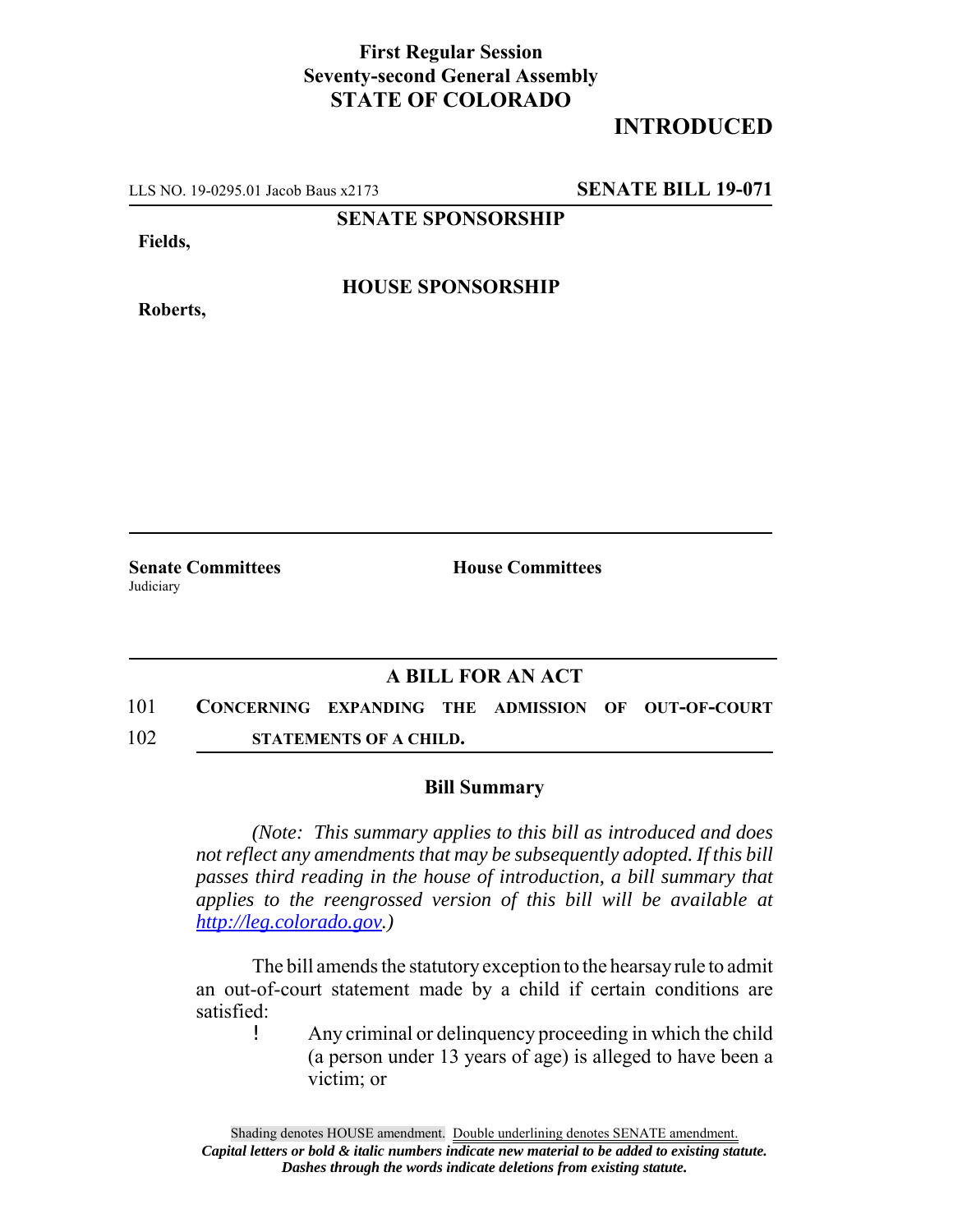! Any criminal, delinquency, or civil proceeding in which the child describes all or part of an offense of unlawful sexual behavior.

 *Be it enacted by the General Assembly of the State of Colorado:* **SECTION 1.** In Colorado Revised Statutes, **amend** 13-25-129 as 3 follows: **13-25-129. Statements of a child - hearsay exception.** (1) AN OUT-OF-COURT STATEMENT MADE BY A PERSON UNDER THIRTEEN YEARS OF AGE, NOT OTHERWISE ADMISSIBLE BY A STATUTE OR COURT RULE THAT PROVIDES AN EXCEPTION TO THE HEARSAY OBJECTION, IS ADMISSIBLE IN ANY CRIMINAL OR DELINQUENCY PROCEEDING IN WHICH THE PERSON IS ALLEGED TO HAVE BEEN A VICTIM IF THE CONDITIONS OF SUBSECTION (5) OF THIS SECTION ARE SATISFIED.

11  $(1)$  (1) (2) An out-of-court statement made by a child, as child is 12 defined under the statutes which THAT are the subject of the action, OR A 13 PERSON UNDER FIFTEEN YEARS OF AGE IF CHILD IS UNDEFINED UNDER THE 14 STATUTES THAT ARE THE SUBJECT OF THE ACTION, describing any act or 15 attempted act of sexual contact, intrusion, or penetration, as defined in 16 section 18-3-401, C.R.S., ALL OR PART OF AN OFFENSE OF UNLAWFUL 17 SEXUAL BEHAVIOR, AS DEFINED IN SECTION 16-22-102 (9), performed or 18 attempted to be performed with, by, on, or in the presence of the child 19 declarant, AND THAT IS not otherwise admissible by a statute or court rule 20 which THAT provides an exception to the objection of hearsay OBJECTION, 21 is admissible in evidence in any criminal, delinquency, or civil 22 proceedings in which a child is a victim of an unlawful sexual offense, as 23 defined in section 18-3-411 (1), C.R.S., or is a victim of incest or 24 attempted incest, as defined in section 18-6-301, C.R.S., when the victim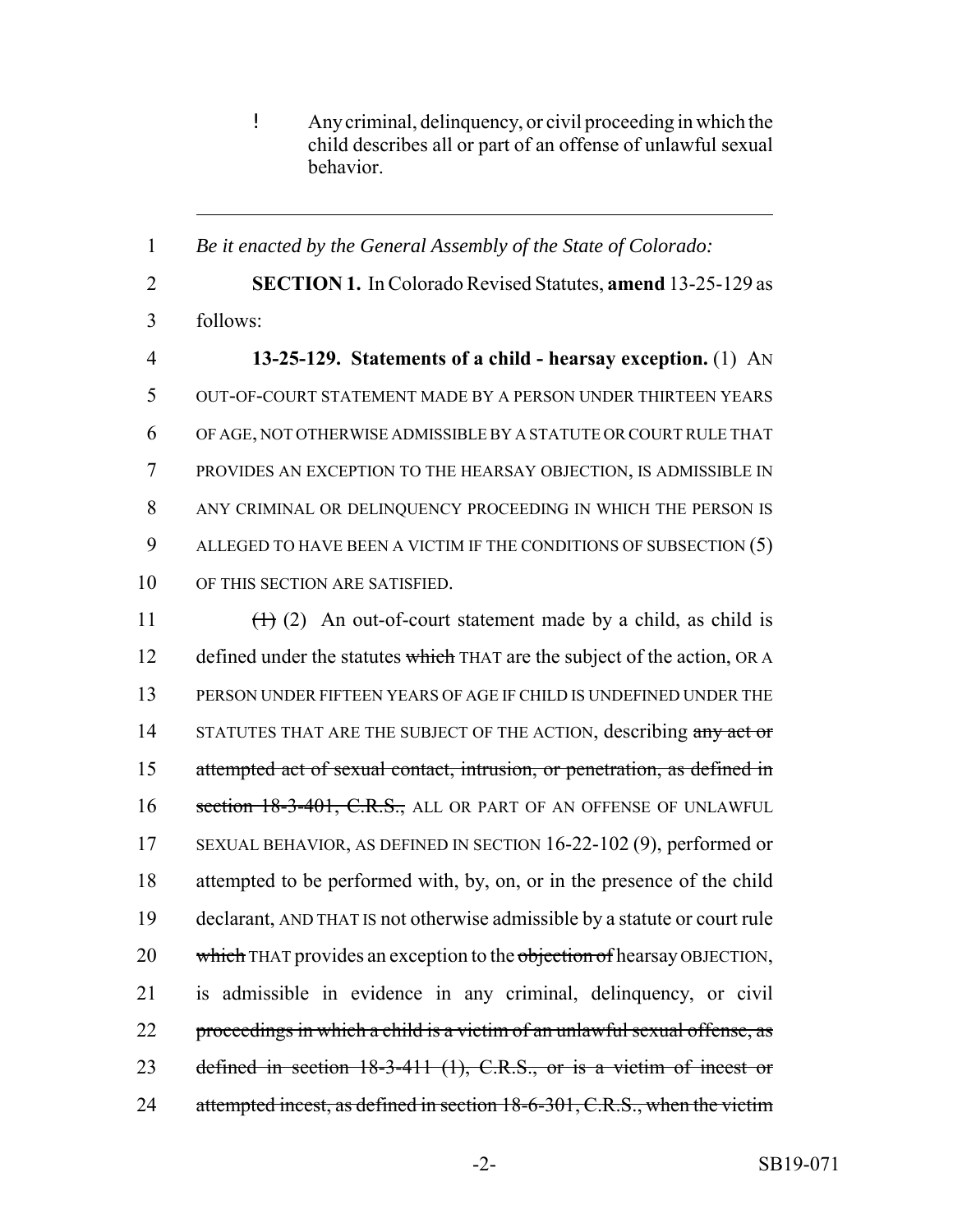1 was less than fifteen years of age at the time of the commission of the 2 offense, or in which a child is the subject of a proceeding alleging that a 3 child is neglected or dependent under section 19-1-104 (1)(b), C.R.S., and 4 PROCEEDING IF THE CONDITIONS OF SUBSECTION (5) OF THIS SECTION ARE 5 SATISFIED.

6 (3) An out-of-court statement by a child, as child is defined under 7 the statutes which THAT are the subject of the action, describing any act 8 of child abuse, as defined in section  $18-6-401$ ,  $C.R.S.,$  to which the child 9 declarant was subjected or which THAT the child declarant witnessed, AND 10 THAT IS not otherwise admissible by a statute or court rule which THAT 11 provides an exception to the objection of hearsay OBJECTION, is 12 admissible in evidence in any criminal, delinquency, or civil proceedings 13 PROCEEDING in which a child is a victim of child abuse or the subject of 14 a proceeding alleging that a child is neglected or dependent under section 15 19-1-104 (1)(b),  $C.R.S.,$  and IF THE CONDITIONS OF SUBSECTION (5) OF 16 THIS SECTION ARE SATISFIED.

17 (4) An out-of-court statement made by a person under thirteen 18 years of age describing all or part of an offense contained in part 1 of 19 article 3 of title 18, C.R.S., or describing an act of domestic violence as 20 defined in section 18-6-800.3 (1),  $C.R.S.,$  AND THAT IS not otherwise 21 admissible by statute or court rule which THAT provides an exception to 22 the objection of hearsay OBJECTION, is admissible in evidence in any 23 criminal, delinquency, or civil proceeding if THE CONDITIONS OF 24 SUBSECTION (5) OF THIS SECTION ARE SATISFIED.

25 (5) (a) THE EXCEPTIONS TO THE HEARSAY OBJECTION DESCRIBED 26 IN SUBSECTIONS (1) TO (4) OF THIS SECTION APPLY ONLY IF the court finds 27 in a hearing conducted outside the presence of the jury that the time,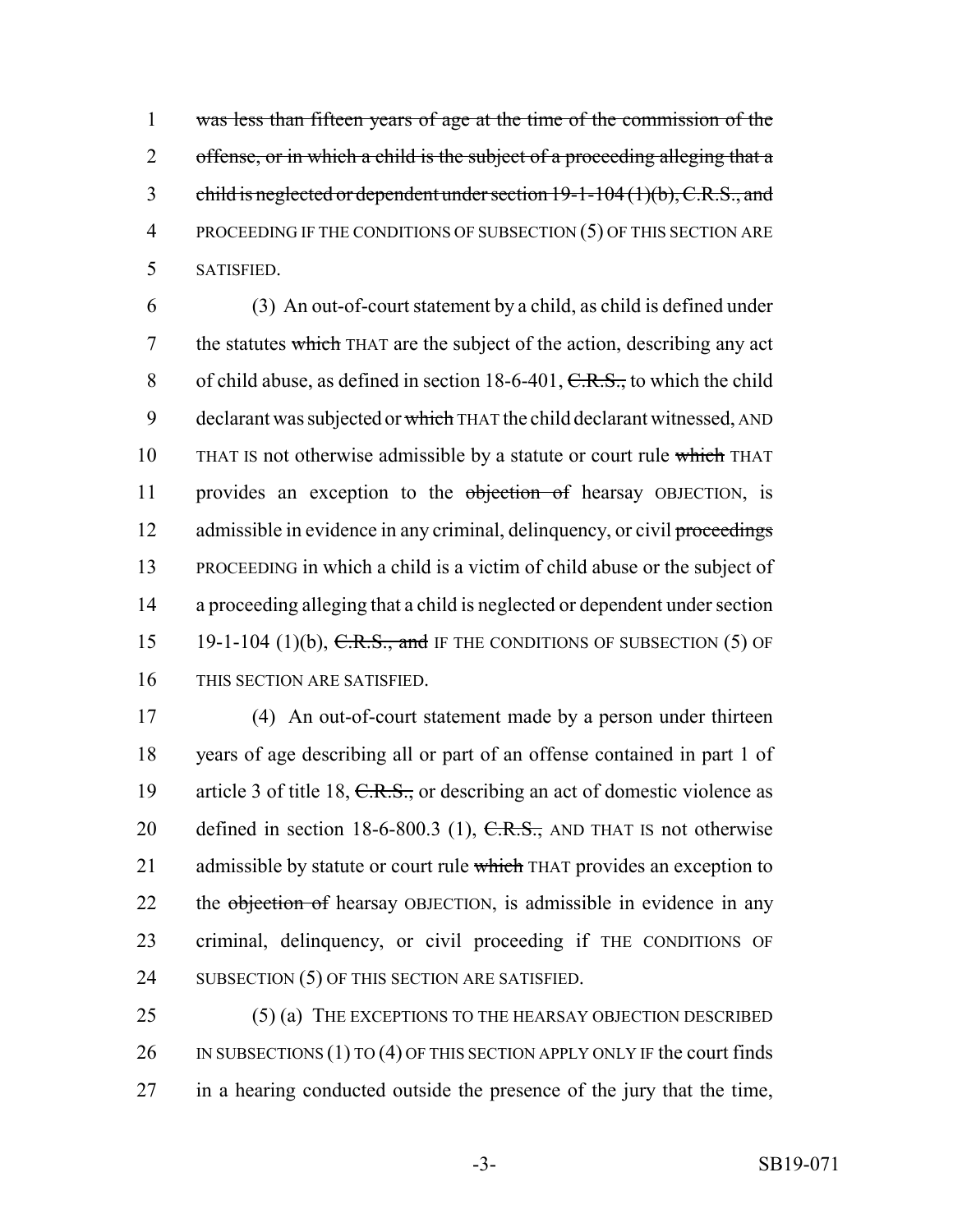- content, and circumstances of the statement provide sufficient safeguards
- of reliability; and
- (b) The child either:
- 
- (I) Testifies at the proceedings; or

 (II) Is unavailable as a witness and there is corroborative evidence of the act which is the subject of the statement.

 $\left( \frac{2}{2} \right)$  (6) If a statement is admitted pursuant to this section, the court shall instruct the jury in the final written instructions that during the proceeding the jury heard evidence repeating a child's out-of-court statement and that it is for the jury to determine the weight and credit to 11 be given the statement and that, in making the determination, the jury shall consider the age and maturity of the child, the nature of the statement, the circumstances under which the statement was made, and any other relevant factor.

15  $(3)(7)$  The proponent of the statement shall give the adverse party 16 reasonable notice of his THE PROPONENT'S intention to offer the statement and the particulars of the statement.

 **SECTION 2.** In Colorado Revised Statutes, 18-3-411, **amend** (3) as follows:

 **18-3-411. Sex offenses against children - definition - limitation for commencing proceedings - evidence - statutory privilege.** 22 (3) Out-of-court statements AN OUT-OF-COURT STATEMENT made by a 23 child, AS CHILD IS DEFINED UNDER THE STATUTES THAT ARE THE SUBJECT OF THE ACTION, OR A PERSON UNDER FIFTEEN YEARS OF AGE IF CHILD IS UNDEFINED UNDER THE STATUTES THAT ARE THE SUBJECT OF THE ACTION, describing any act or attempted act of sexual contact, intrusion, or 27 penetration, as defined in section 18-3-401 ALL OR PART OF AN OFFENSE